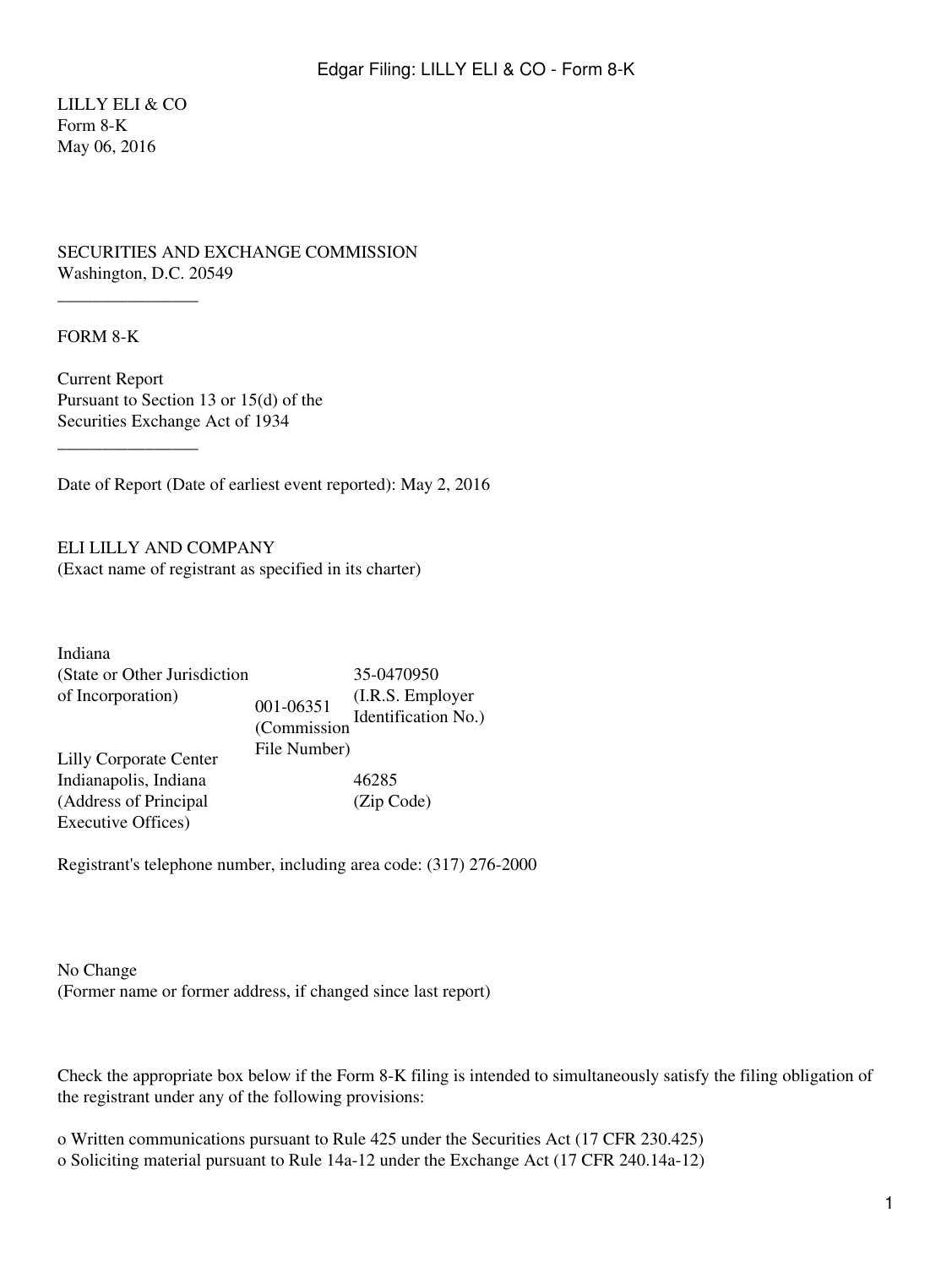## Edgar Filing: LILLY ELI & CO - Form 8-K

o Pre-commencement communications pursuant to Rule 14d-2(b) under the Exchange Act (17 CFR 240.14d-2(b)) o Pre-commencement communications pursuant to Rule 13e-4(c) under the Exchange Act (17 CFR 240.13e-4(c))

Item 5.07. Submission of Matters to a Vote of Security Holders

We held our annual meeting of shareholders on May 2, 2016. Preliminary voting results for each matter submitted to a vote at the 2016 annual meeting are provided below. These results are subject to change. We will file an amendment to this Current Report on Form 8-K to disclose the final voting results from the 2016 annual meeting within four business days after the final voting results are known.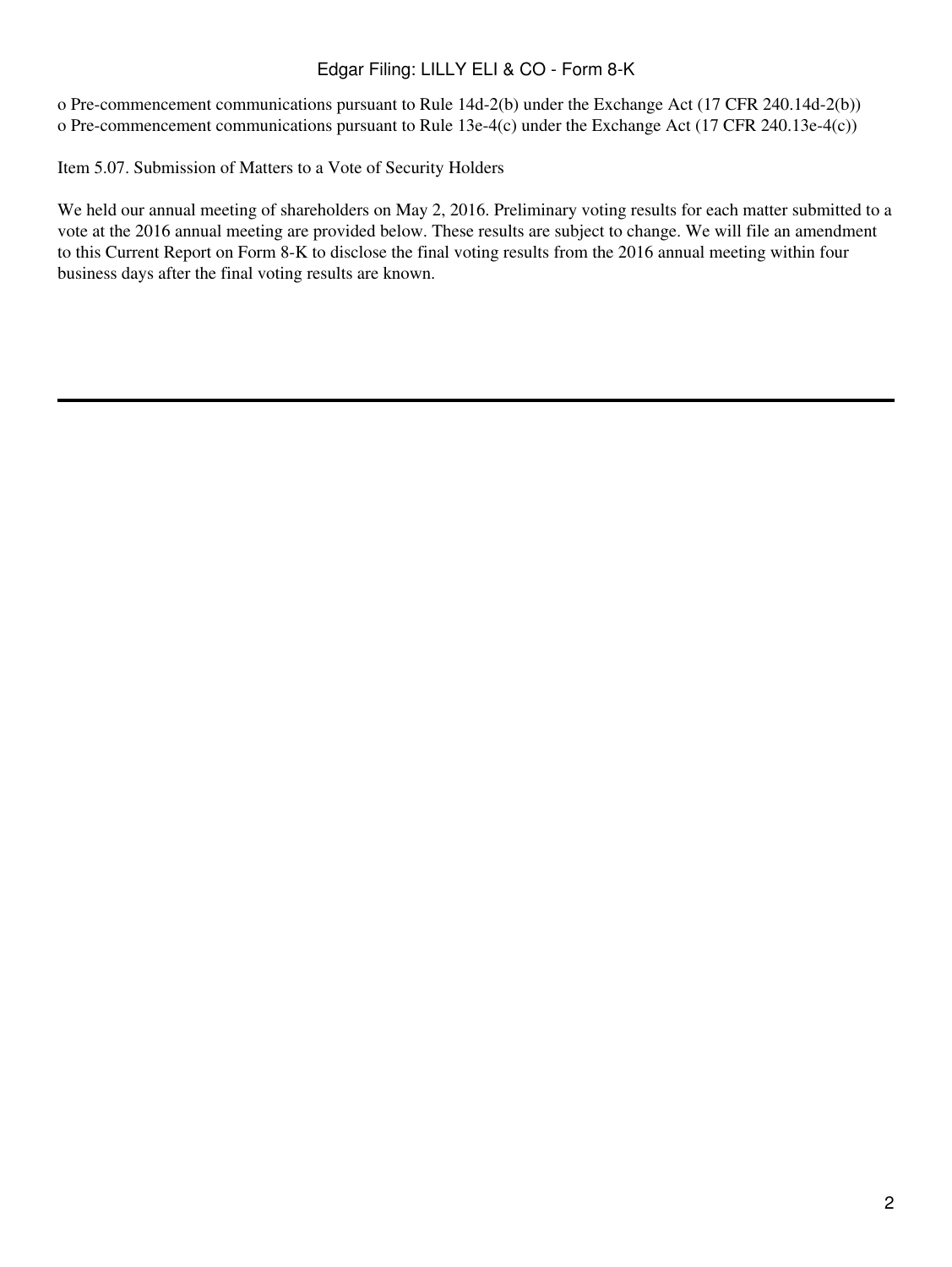| For |  |                                                                                                                                                                                                                                                                                                                                                                                                                                 |
|-----|--|---------------------------------------------------------------------------------------------------------------------------------------------------------------------------------------------------------------------------------------------------------------------------------------------------------------------------------------------------------------------------------------------------------------------------------|
|     |  |                                                                                                                                                                                                                                                                                                                                                                                                                                 |
|     |  |                                                                                                                                                                                                                                                                                                                                                                                                                                 |
|     |  |                                                                                                                                                                                                                                                                                                                                                                                                                                 |
|     |  |                                                                                                                                                                                                                                                                                                                                                                                                                                 |
|     |  |                                                                                                                                                                                                                                                                                                                                                                                                                                 |
|     |  | a) The five nominees for director were elected to serve three-year terms ending in 2019, as follows:<br>Against Abstain Broker Nonvote<br>759,493,58327,201,0671,696,439112,139,655<br>780, 873, 1275, 870, 808 1, 647, 154 112, 139, 655<br>783,741,3913,285,103 1,364,595112,139,655<br>Franklyn G. Prendergast, M.D., Ph.D. 778,390,1048,168,776 1,832,209112,139,655<br>771, 733, 157 14, 097, 1122, 560, 820 112, 139, 655 |

b) By the following vote, the shareholders approved an advisory vote on compensation paid to named executive officers:

| ,,,,,,,,,,,            |             |
|------------------------|-------------|
| For:                   | 770,477,343 |
| Against:               | 13,734,141  |
| Abstain:               | 4,179,605   |
| <b>Broker Nonvote:</b> |             |

c) The appointment of Ernst & Young as our principal independent auditor was ratified by the following shareholder vote:

For: 879,711,314

Against:19,638,570

Abstain:1,180,860

d)By the following vote, a shareholder proposal seeking a report regarding how we select the countries in which we operate or invest was not approved:

For: 10,637,179 Against: 737,089,093 Abstain: 40,664,817 Broker Nonvote: 112,139,655

As of the record date of the meeting, 1,104,492,346 shares of common stock were issued and outstanding.